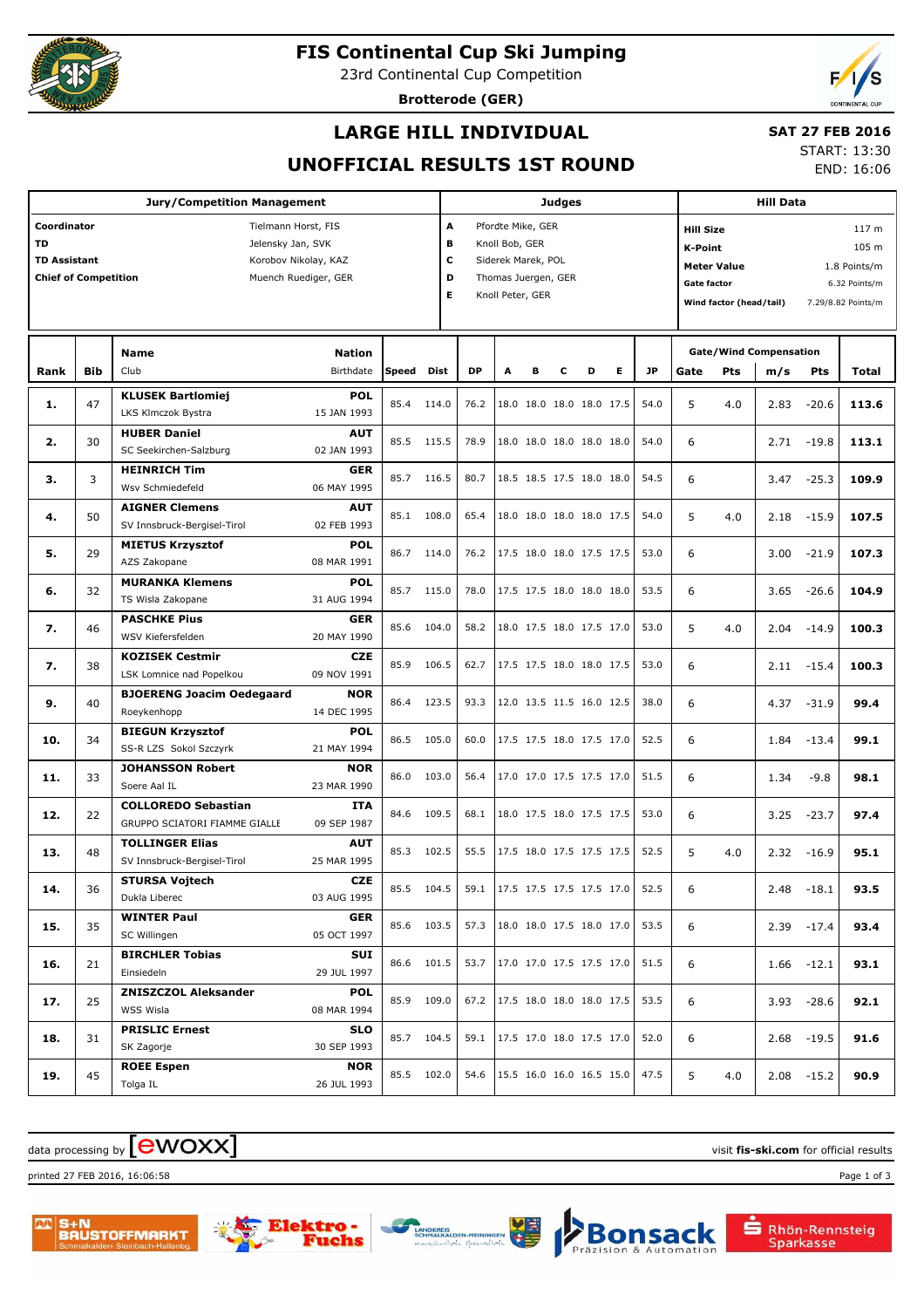

# **FIS Continental Cup Ski Jumping**

23rd Continental Cup Competition

**Brotterode (GER)**



## **LARGE HILL INDIVIDUAL**

#### **SAT 27 FEB 2016**

### **UNOFFICIAL RESULTS 1ST ROUND**

START: 13:30 END: 16:06

|      |                | <b>Name</b>                                 | Nation                    |       |              |                                 |   |   |                          |                                                      |                          |              | <b>Gate/Wind Compensation</b> |     |      |               |       |
|------|----------------|---------------------------------------------|---------------------------|-------|--------------|---------------------------------|---|---|--------------------------|------------------------------------------------------|--------------------------|--------------|-------------------------------|-----|------|---------------|-------|
| Rank | Bib            | Club                                        | Birthdate                 | Speed | Dist         | <b>DP</b>                       | A | в | с                        | D                                                    | Е                        | <b>JP</b>    | Gate                          | Pts | m/s  | <b>Pts</b>    | Total |
|      |                |                                             |                           |       |              |                                 |   |   |                          |                                                      |                          |              |                               |     |      |               |       |
| 20.  | 24             | <b>PUNGERTAR Matjaz</b>                     | <b>SLO</b>                | 85.8  | 101.5        | 53.7                            |   |   |                          |                                                      | 17.0 16.5 17.0 17.5 17.0 | 51.0         | 6                             |     | 2.07 | $-15.1$       | 89.6  |
|      |                | <b>SSK Menges</b>                           | 14 AUG 1990               |       |              |                                 |   |   |                          |                                                      |                          |              |                               |     |      |               |       |
| 21.  | 43             | <b>WOHLGENANNT Ulrich</b>                   | <b>AUT</b>                | 85.0  | 107.0        | 63.6                            |   |   | 15.0 14.5 14.0 15.5 14.0 |                                                      |                          | 43.5         | 5                             | 4.0 | 3.02 | $-22.0$       | 89.1  |
|      |                | SK Kehlegg-Vorarlberg                       | 01 AUG 1994               |       |              |                                 |   |   |                          |                                                      |                          |              |                               |     |      |               |       |
| 22.  | 28             | <b>SCHULER Andreas</b><br>Einsiedeln        | SUI<br>30 DEC 1995        |       | 86.1 100.5   | 51.9                            |   |   | 17.0 17.0 17.5 17.5 17.0 |                                                      |                          | 51.5         | 6                             |     | 2.34 | $-17.1$       | 86.3  |
|      |                | <b>CHOI Seou</b>                            | <b>KOR</b>                |       |              |                                 |   |   |                          |                                                      |                          |              |                               |     |      |               |       |
| 23.  | 15             | High1 Resort                                | 03 DEC 1982               | 84.8  | 111.5        | 71.7                            |   |   | 17.5 16.5 15.0 15.5 16.0 |                                                      |                          | 48.0         | 6                             |     | 4.76 | $-34.7$       | 85.0  |
|      |                | <b>SCHUBERT Johannes</b>                    | <b>GER</b>                |       |              |                                 |   |   |                          |                                                      |                          |              |                               |     |      |               |       |
| 24.  | 16             | Sg Nickelhuette aue                         | 04 APR 1997               |       | 85.2 101.5   | 53.7                            |   |   |                          |                                                      | 17.5 17.5 17.5 17.0 17.5 | 52.5         | 6                             |     | 3.03 | $-22.1$       | 84.1  |
|      |                | <b>KUS Jan</b>                              | <b>SLO</b>                |       |              |                                 |   |   |                          |                                                      |                          |              |                               |     |      |               |       |
| 25.  | 18             | SSK Ilirija                                 | 08 MAR 1998               | 85.5  | 100.5        | 51.9                            |   |   |                          |                                                      | 16.5 17.0 17.5 17.0 17.0 | 51.0         | 6                             |     | 2.68 | $-19.5$       | 83.4  |
|      |                | <b>JUSTIN Rok</b>                           | <b>SLO</b>                |       |              |                                 |   |   |                          |                                                      |                          |              |                               |     |      |               |       |
| 26.  | 37             | SSD Stol Zirovnica                          | 06 APR 1993               | 85.4  | 101.5        | 53.7                            |   |   | 17.0 18.0 17.0 17.5 17.0 |                                                      |                          | 51.5         | 6                             |     | 3.13 | $-22.8$       | 82.4  |
|      |                | <b>ALTENBURGER Florian</b>                  | <b>AUT</b>                |       |              |                                 |   |   |                          |                                                      |                          |              |                               |     |      |               |       |
| 27.  | 49             | SC Seekirchen-Salzburg                      | 02 NOV 1993               | 85.1  | 98.5         | 48.3                            |   |   | 17.0 17.0 17.0 17.0 16.5 |                                                      |                          | 51.0         | 5                             | 4.0 | 3.02 | $-22.0$       | 81.3  |
| 28.  | 17             | <b>BRASME Paul</b>                          | <b>FRA</b>                | 85.3  | 98.0         | 47.4                            |   |   | 17.5 17.5 17.0 17.5 17.0 |                                                      |                          | 52.0         | 6                             |     | 2.91 | $-21.2$       | 78.2  |
|      |                | <b>U.S VENTRON</b>                          | 03 AUG 1997               |       |              |                                 |   |   |                          |                                                      |                          |              |                               |     |      |               |       |
| 29.  | 19             | <b>MODIC Andraz</b>                         | <b>SLO</b>                | 84.7  | 107.5        | 64.5                            |   |   | 14.0 15.0 13.5 15.0 14.5 |                                                      |                          | 43.5         | 6                             |     | 4.18 | $-30.5$       | 77.5  |
|      |                | <b>SSK Logatec</b>                          | 23 OCT 1996               |       |              |                                 |   |   |                          |                                                      |                          |              |                               |     |      |               |       |
| 30.  | 27             | <b>JELAR Ziga</b>                           | <b>SLO</b>                | 85.0  | 91.5         | 35.7                            |   |   | 16.5 16.5 16.5 16.5 16.0 |                                                      |                          | 49.5         | 6                             |     | 1.24 | $-9.0$        | 76.2  |
|      |                | Sk Triglav kranj                            | 22 OCT 1997               |       |              |                                 |   |   |                          |                                                      |                          |              |                               |     |      |               |       |
| 31.  | 20             | <b>AUNE Joakim</b>                          | <b>NOR</b>                | 86.1  | 95.0<br>95.0 | 42.0                            |   |   | 16.5 17.0 17.0 17.0 16.5 |                                                      |                          | 50.5         | 6                             |     | 2.26 | $-16.5$       | 76.0  |
|      |                | Byaasen                                     | 10 AUG 1993               |       |              |                                 |   |   |                          |                                                      |                          |              |                               |     |      |               |       |
| 32.  | 39             | <b>VELTA Rune</b>                           | <b>NOR</b>                | 85.4  |              | 42.0                            |   |   | 17.0 16.5 17.0 17.0 16.0 |                                                      |                          | 50.5         | 6                             |     | 2.34 | $-17.1$       | 75.4  |
|      |                | Lommedalen IL<br><b>ROCH DUPLAND Thomas</b> | 19 JUL 1989<br><b>FRA</b> |       |              |                                 |   |   |                          |                                                      |                          |              |                               |     |      |               |       |
| 33.  | $\overline{2}$ | Saint Gervais                               | 03 FEB 1996               | 85.1  | 103.5        | 57.3<br>32.1                    |   |   |                          | 17.5 17.5 17.5 17.5 17.5<br>16.0 16.0 16.5 16.0 16.0 |                          | 52.5<br>48.0 | 6                             | 4.0 | 4.74 | $-34.6$       | 75.2  |
|      |                | <b>BJERKEENGEN Fredrik</b>                  | <b>NOR</b>                |       |              |                                 |   |   |                          |                                                      |                          |              |                               |     |      |               |       |
| 34.  | 44             | Kolbukameratene IL                          | 11 NOV 1988               | 85.3  | 89.5         |                                 |   |   |                          |                                                      |                          |              | 5                             |     | 1.51 | $-11.0$       | 73.1  |
|      |                | <b>MICHALEK Jan</b>                         |                           |       |              |                                 |   |   |                          |                                                      |                          |              |                               |     |      |               |       |
| 35.  | $\overline{7}$ | Tj Roznov pod radhostem                     | 22 MAY 1996               | 85.6  | 88.0         | 29.4                            |   |   | 16.5 16.0 16.0 16.5 16.0 |                                                      |                          | 48.5         | 5                             | 4.0 | 1.47 | $-10.7$       | 71.2  |
|      |                | <b>FRIBERG Christian</b>                    | <b>USA</b>                |       |              |                                 |   |   |                          |                                                      |                          |              |                               |     |      |               |       |
| 36.  | 14             | St. Paul Ski Club                           | 08 SEP 1994               | 85.5  | 93.0         | 38.4                            |   |   | 16.5 16.5 17.0 17.0 17.0 |                                                      |                          | 50.5         | 6                             |     | 2.75 | $-20.0$       | 68.9  |
|      |                | <b>SCHIFFNER Markus</b>                     | <b>AUT</b>                | 85.1  | 89.5         |                                 |   |   |                          |                                                      |                          |              |                               |     |      |               |       |
| 37.  | 42             | UVB Hinzenbach-Oberoesterreich              | 05 JUN 1992               |       |              | 32.1                            |   |   | 15.5 15.0 16.0 15.5 14.5 |                                                      |                          | 46.0         | 5                             | 4.0 |      | $2.08 - 15.2$ | 66.9  |
| 38.  | 26             | <b>KAELIN Pascal</b>                        | SUI                       | 84.9  | 96.5         | 44.7                            |   |   | 17.0 16.5 17.0 16.5 16.5 |                                                      |                          | 50.0         | 6                             |     |      | $3.83 - 27.9$ | 66.8  |
|      |                | Einsiedeln                                  | 11 JAN 1993               |       |              |                                 |   |   |                          |                                                      |                          |              |                               |     |      |               |       |
| 39.  | 4              | <b>MAURER Joshua</b>                        | <b>CAN</b>                | 85.3  | 90.0         | 33.0                            |   |   | 16.5 16.5 16.0 16.5 16.0 |                                                      |                          | 49.0         | 5                             | 4.0 |      | $2.95 - 21.5$ | 64.5  |
|      |                | Altius Nordic Ski Club                      | 20 SEP 1996               |       |              |                                 |   |   |                          |                                                      |                          |              |                               |     |      |               |       |
| 40.  | 6              | <b>VARESCO Daniele</b>                      | <b>ITA</b>                | 85.6  | 91.0         | 34.8                            |   |   | 15.5 16.0 16.0 15.5 15.0 |                                                      |                          | 47.0         | 5                             | 4.0 |      | $3.24 -23.6$  | 62.2  |
|      |                | G.S. FIAMME ORO MOENA                       | 25 JUL 1995               |       |              |                                 |   |   |                          |                                                      |                          |              |                               |     |      |               |       |
| 41.  | 9              | <b>MEZNAR Mitja</b>                         | <b>SLO</b>                | 85.8  | 79.0         | 13.2                            |   |   |                          |                                                      | 16.0 15.5 15.5 16.0 15.5 | 47.0         | 5                             | 4.0 | 0.79 | $-5.8$        | 58.4  |
|      |                | NSK TRZIC FMG                               | 30 JUN 1988               |       |              |                                 |   |   |                          |                                                      |                          |              |                               |     |      |               |       |
| 42.  | 5              | <b>HOFFMANN Felix</b><br>SWV Goldlauter     | <b>GER</b><br>14 OCT 1997 |       | 84.1 86.5    | 26.7                            |   |   | 15.5 15.0 15.0 16.0 14.5 |                                                      |                          | 45.5         | 5                             | 4.0 |      | $2.68 - 19.5$ | 56.7  |
|      |                | <b>ANTONISSEN Lars</b>                      | NED                       |       |              |                                 |   |   |                          |                                                      |                          |              |                               |     |      |               |       |
| 43.  | 13             |                                             | 31 JUL 1995               |       | 86.5 84.0    | 22.2   16.0 16.0 15.5 16.0 16.0 |   |   |                          |                                                      |                          | 48.0         | 6                             |     |      | $2.15 - 15.7$ | 54.5  |
|      |                |                                             |                           |       |              |                                 |   |   |                          |                                                      |                          |              |                               |     |      |               |       |

 $\alpha$  data processing by  $\boxed{\text{ewOX}}$ 

printed 27 FEB 2016, 16:06:58 Page 2 of 3









Rhön-Rennsteig<br>Sparkasse

sack